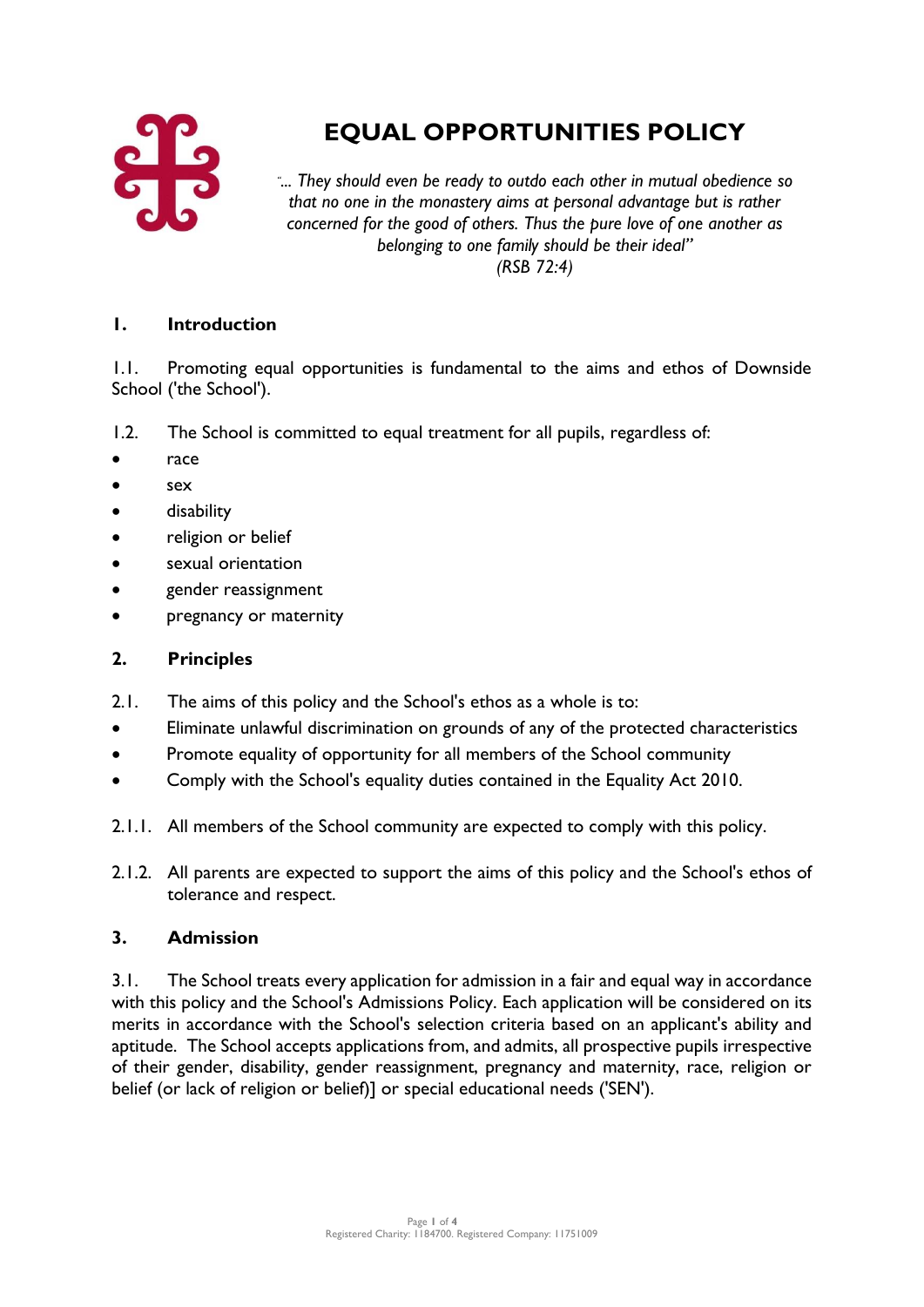3.2. Parents must inform the School when submitting the Registration Form of any special circumstances relating to their child which may affect their child's performance in the admissions process and/or ability to fully participate in the education provided by the School.

3.3. The School will not offer a place to a child with disabilities if, after reasonable adjustments have been considered, the School cannot adequately cater for or meet their needs.

3.4. Bursaries are means tested awards offered to those who meet the School's admission criteria but may otherwise be unable to attend the School due to financial hardship. Details of our provision for bursaries can be found on our website or obtained from the Finance office.

# **4. Educational Provision**

4.1. The School affords all pupils access to educational provision including all benefits, services and facilities, irrespective of any protected characteristic (subject to our reasonable adjustments duty and considerations of safety and welfare). The School will not discriminate against a pupil on the grounds of any protected characteristic by excluding them or subjecting them to any other detriment.

- 4.2. The School will:
- 4.2.1. Treat all members of the School community with respect and dignity and seek to provide a positive working and learning environment free from discrimination
- 4.2.2. Endeavour to meet the needs of all children and ensure that there is no unlawful discrimination on the grounds of any protected characteristics
- 4.2.3. Ensure that pupils with English as an additional language and pupils with an Education Health Care Plan receive necessary educational and welfare support
- 4.2.4. Monitor the admission and progress of pupils from different backgrounds
- 4.2.5. Challenge inappropriate discriminatory behaviour by pupils and staff
- 4.2.6. Offer all pupils access to all areas of the curriculum and a full range of extra-curricular activities
- 4.2.7. Work with parents and external agencies where appropriate to combat and prevent discrimination in School
- 4.2.8. Ensure that it reviews, monitors and evaluates the effectiveness of inclusive policies and practices
- 4.2.9. Take a whole school approach using tutoring, the curriculum, assemblies and PSHEE and the co-curricular programme to:
- Promote tolerance of and respect for each other, paying particular regard to the protected characteristics set out in the Equality Act 2010.
- Promote positive images and role models to avoid prejudice and raise awareness of related issues.

4.3. The School recognises that discrimination may be direct, indirect, or arising from disability whether or not it was intentional. Harassment and bullying in all its forms is unacceptable and will be dealt with in accordance with the School's Behaviour and Antibullying policies.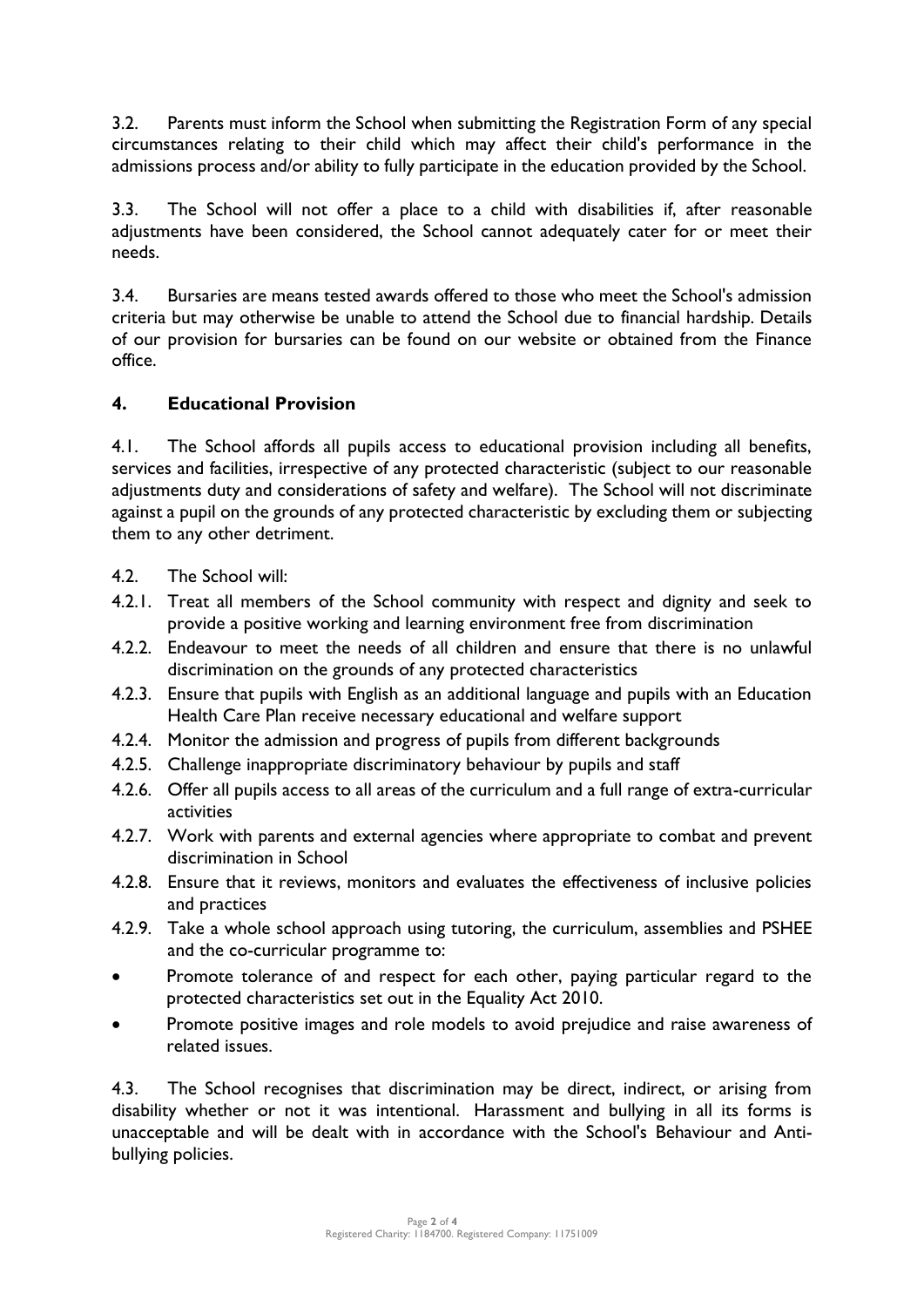# **5. Religious belief**

5.1. Although the School's religious ethos is based on Catholic and Benedictine values and tradition, the School is inclusive and welcomes and respects the rights and freedoms of individuals from other religions and faiths (or with no religion or faith) subject to considerations of safety and welfare and the rights and freedoms of other members of the School community.

5.2. The governing body, through the senior leadership team, actively promotes the fundamental British values of democracy, the rule of law, individual liberty and mutual respect and tolerance of those with different faiths and beliefs.

#### **6. Requests for variation in the school uniform**

6.1. All pupils are required to wear a uniform.

6.2. The Head will consider requests from parents and pupils for variations in the uniform for reasons related to disability, gender reassignment and/or on religious grounds provided they are consistent with the School's policy on health and safety and it is reasonable in all the circumstances including in light of the School's obligations under the Equality Act 2010.

# **7. Reasonable adjustments for pupils with disability**

7.1. The School has an ongoing duty to make reasonable adjustments for pupils with a disability to ensure they do not suffer a substantial disadvantage in comparison with other pupils.

7.2. Where the School is required to consider its reasonable adjustments duty, it will consult with parents and pupils about what reasonable adjustments, if any, the School is able to make to avoid their child being put at a substantial disadvantage. The School will carefully consider any proposals for auxiliary aids and services in light of a pupil's disability and the resources available to the School. Further information on the School's reasonable adjustments duty can be found in the School's Learning Support Procedures.

7.3. The School has an Accessibility Plan in place which can be found on the School website and a hard copy can be made available upon request. This sets out the School's plan to increase the extent to which disabled pupils can participate in the School's curriculum; improve the physical environment of the School for the purpose of increasing the extent to which disabled pupils are able to take advantage of education and benefits, facilities or services provided or offered by the School; and improve the delivery to disabled pupils of information which is readily accessible to pupils who are not disabled.

# **8. Monitoring and review**

8.1. The Deputy Head regularly monitors and reviews the effectiveness of this policy and reports to the governors annually on the policy's effectiveness in practice.